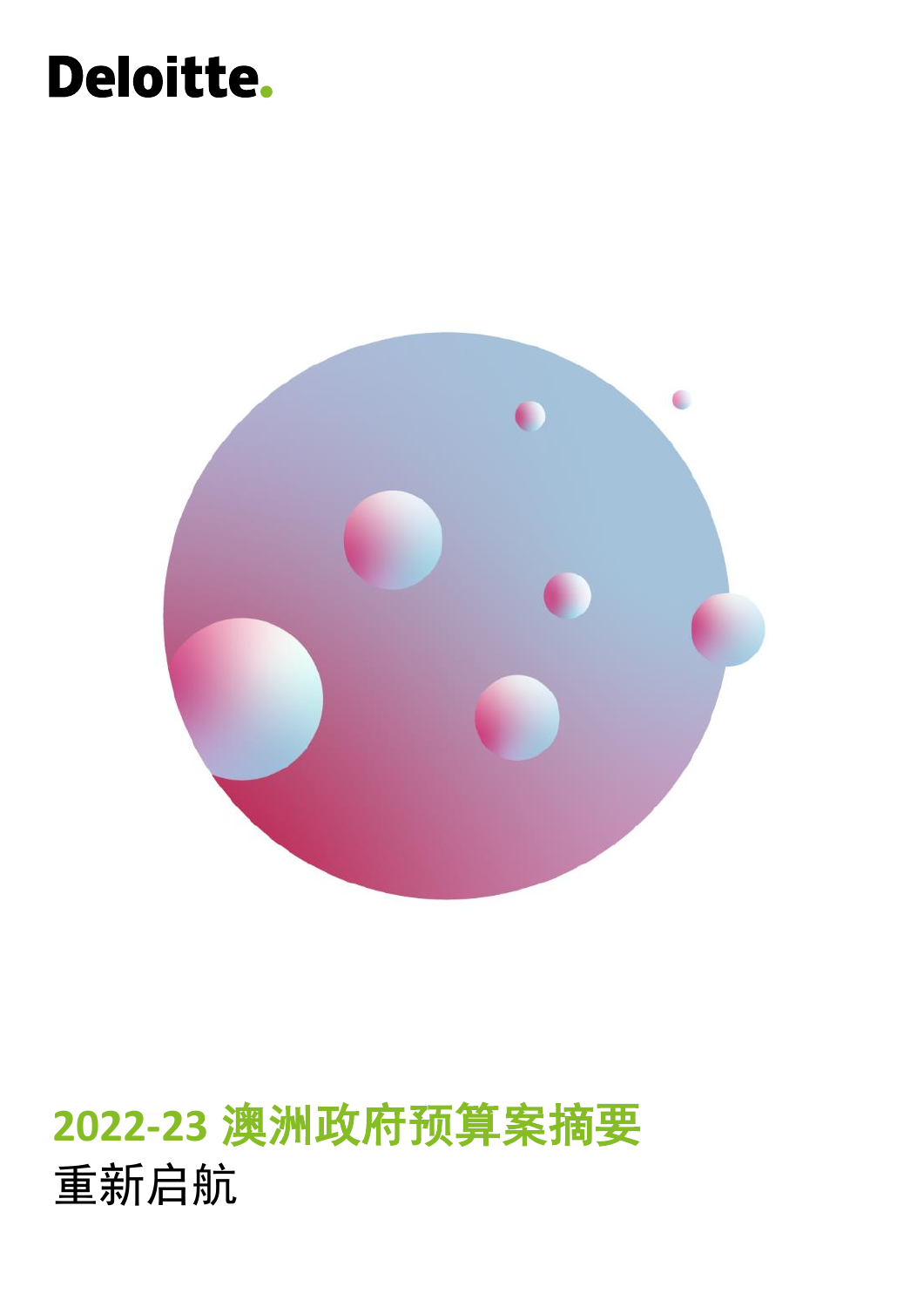简介

联邦预算案一直是关于选择和妥协。在两年疫情过后,再次充满了复杂性。在欧 洲战争,即将来临的选举,全球通货膨胀的环境和新奥密克戎变种在全国肆虐的 背景下,财政部长将如何制定预算?于此同时,又如何确保我们保持经济复苏的 同时,生活成本压力不会进一步增加。

但是即便在这些压力之下,今年的预算还是带来了许多好消息。就业正在蓬勃发 展,与疫情相关的支出迅速消失,主要商品价格远高于去年预期。边境开放,澳 大利亚也在重振商业。

我们现在正处在一个学习与病毒共存的新阶段。我们仍需要卫生和民生服务的计 划来继续保护我们的'前线',但是生活将恢复到一定的平衡。

边境的关闭本身也带来了挑战,劳动力的短缺继续影响着各类企业。今年我们强 调围绕移民、教育、培训和儿童保育的方面,来提高劳动力技能并使更多劳动力 参与到快速复苏的经济中来。我们的性别议程章节还考虑到了预算对女性的影 响,及女性对我们的经济做出了越来越重要的贡献。

政府通过一个"小目标'的改革计划继续调整我们的税收体系。 为了支持企业并提 高生产力,今年预算会继续关注创新和数字化转型。我们会实施一项更细致入微 的激励策略,其中基础设施建设仍然是关键。有关气候的行动和管理工作也在提 升,但是仍有许多工作要开展。。

这是一项重要预算案,并需在这特殊的时期实行。我们希望德勤这期联邦预算案 分析对您有所帮助。



**Adam Powick**



**Brett Greig**

**Adam Powick Brett Greig**

4h

**Chief Executive Officer Managing Partner | Tax & Legal**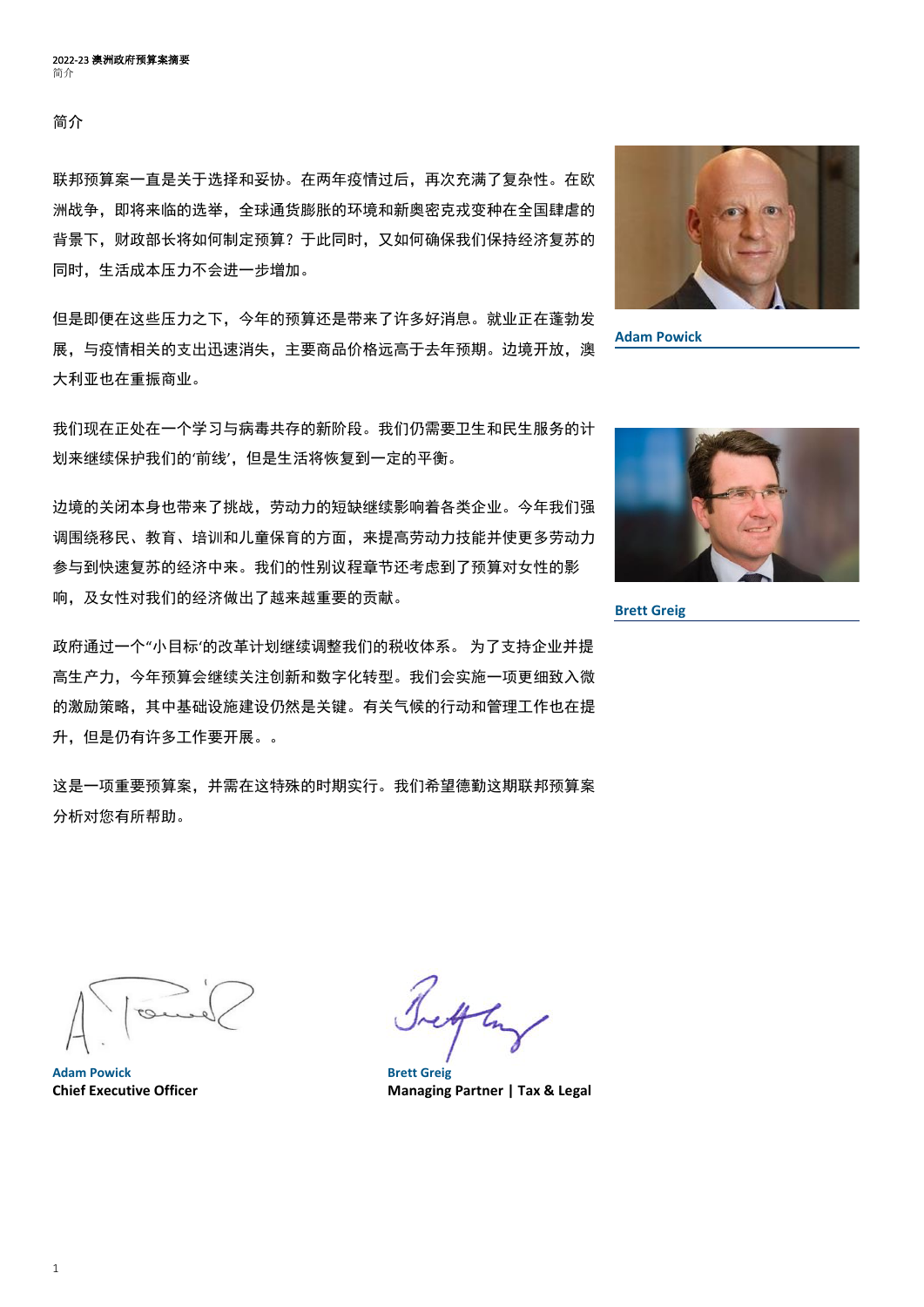

本次预算案提出的一系列措施皆在解决生活成本压力,并且通过一系列不同的机制进行,其中包括在未来六个月里减 少一半的汽油和柴油消费税,提供额外\$420 的中低收入人群税务减免以及为符合条件的人群提供\$250 的生活补贴。

#### 生活成本措施

#### 增加中低收入人群的税务减免

2021-2022 财政年,中低收入人群将得到\$420 到\$1,500 的税务抵免,此项措施仅适用于 2021-2022 财政年。

| 应纳税所收入              | 目前的最大税务减免额:                  | 最大税务税务额将变为 (2021-2022) :     |
|---------------------|------------------------------|------------------------------|
| 高达\$37,000          | \$255                        | \$675                        |
| \$37,001 至\$48,000  | \$255 + 超过\$37,000 的部分的 7.5% | \$675 + 超过\$37,000 的部分的 7.5% |
| \$48,001 至\$90,000  | \$1,080                      | \$1,500                      |
| \$90,001 至\$126,000 | \$1,080 – 超过\$90,000 的部分的 3% | \$1,500 – 超过\$90,000 的部分的 3% |

#### 支付生活费用

2022 年 4 月,澳洲政府将向符合条件的人群以及优惠卡持有人群支付\$250 的一次性免税经济补偿金。例如,这笔款 项将支付给退休金,残障救助金以及育儿金的领取者。

#### 燃油消费税

政府将在未来 6 个月里减少 50%的汽油和柴油的消费税。这项政策于 2022 年 3 月 30 日开始执行,并在 6 个月后结 束。

目前适用于燃油消费税和 exercise-equivalent customs (EEC) 税将从每升 44.2cents 降至每升 22.1 cents。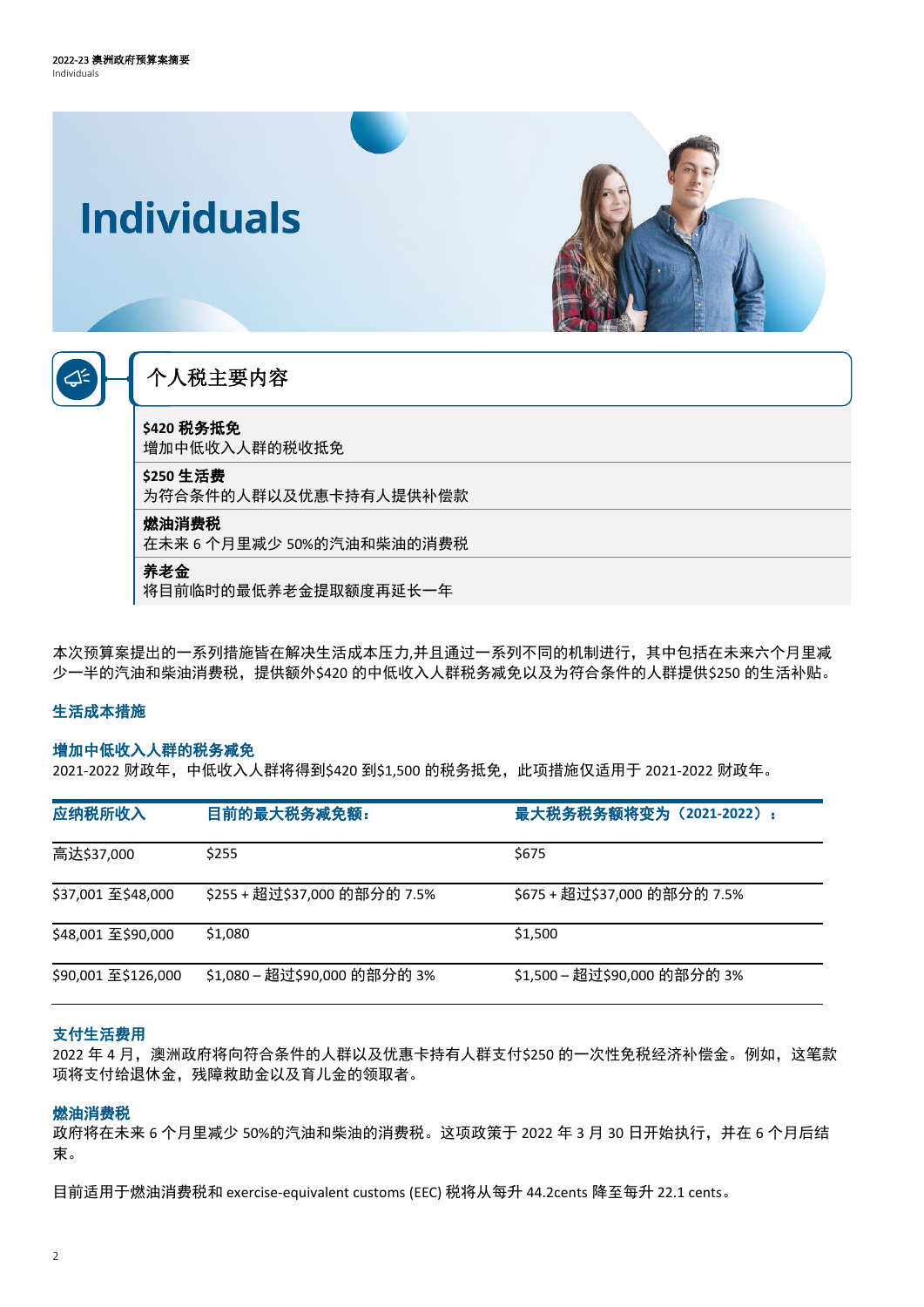#### 养老金

#### 将目前临时的最低养老金提取额度延长一年

澳洲政府宣布将目前临时的最低养老金提取额度延长至 2023 年 6 月 30 日, 最低养老金提取额度决定了退休人员每年 必须从其养老金账户中提取的最低养老金金额,以满足税务优惠条件。

#### 养老金

法定的养老金并没有变化。法定养老金如下:

| 时期                        | 养老金% |
|---------------------------|------|
| 2021年6月30日至2022年6月30日     | 10.0 |
| 2022年6月30日至2023年6月30日     | 10.5 |
| 2023年6月30日至2024年6月30日     | 11.0 |
| 2024年6月30日至2025年6月30日     | 11.5 |
| 2025年6月30日至2026年6月30日以及以后 | 12.0 |



**Shelley Nolan Global Employer Services**



**Meghan Speers Superannuation—Tax**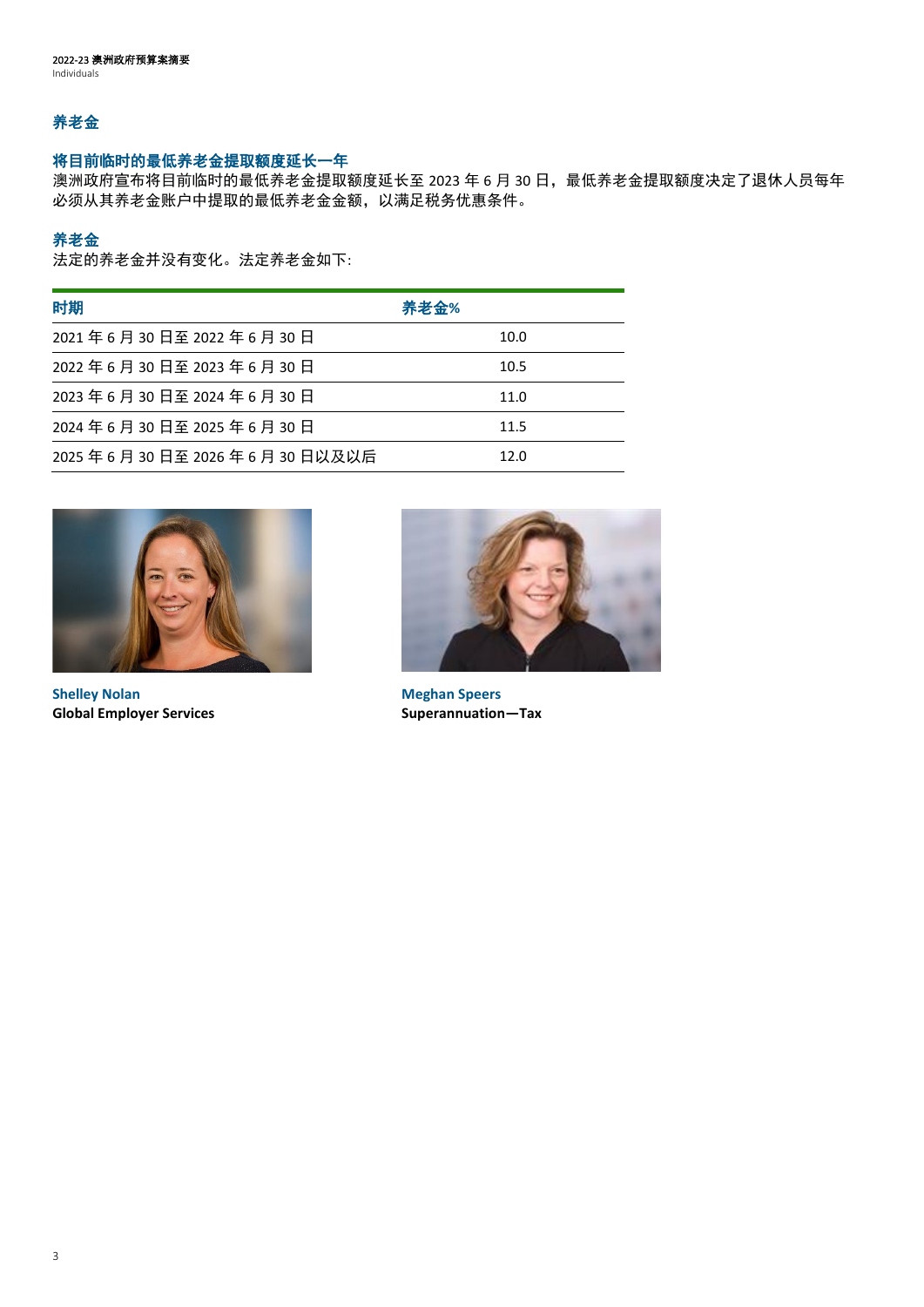



## 企业税主要内容

**ATO** 税务稽查工作组

延长两年至 2025 年 6 月 30 日

#### 加强培训和科技

小型企业享受 120%的税务抵扣用来提高员工技能和鼓励数字化

#### 改进税务申报系统

对中小企业 PAYG 要求的修改, 及数据和数字化的改进

#### 员工股份计划

通过扩大准入范围和减少繁文缛节来加强

## 消费税及等值关税

燃油税抵免影响;简化行政

#### 外商投资框架

减轻监管负担

- 预算案旨在为小型企业提供激励措施以鼓励技能提高,培训和数字技术应用。此外,预算案还通过采取多种 措施以增进某些企业的现金流,其中包括减少繁文缛节,调整 PAYG. 员工股份计划将扩大准入范围, 减少繁 文缛节。
- 然而,对于许多企业来说,预算案所产生的影响很小或没有影响。与此同时,针对跨国和大型公共和私营集 团的税务稽查工作组的资金资助延续到了 2025 年 6 月 30 日。

#### 针对小企业的措施

#### 技能和培训提升促进措施

小型企业(年集团累计营业额低于五千万澳币)将能够额外抵扣为员工提供的外部培训课程支出的 20%。此处的外部 培训课程必须是提供给在澳大利亚的员工(可以为网络课程),并且课程提供方需为在澳大利亚注册的实体。

该措施将从 2022 年 3 月 29 日晚上 7 点 30 分(预算夜)生效, 到 2024 年 6 月 30 日截止, 适用于期间发生的符合条 件的支出。在 2022 年 6 月 30 日之前产生的符合条件的支出,在下一个财政年度的所得税汇算清缴报表中申报。 而 2022 年 7 月 1 日至 2024 年 6 月 30 日期间产生的符合条件的支出,在产生支出的财政年度进行申报。

#### 科技投资促进措施

澳洲政府将引入科技投资促进措施,以支持采用数字技术的小企业。 此项措施将适用于从预算夜晚上 7 点 30 分至 2023 年 6 月 30 日期间发生的符合条件的支出。

中小型企业(年集团累计营业额低于五千万澳币)产生关于支持企业数字化的开销和资产折旧,能额外抵扣 20%,例 如便携式支付设备、电子发票、网络安全系统或云端服务等相关开销。适用该措施的财政年度间,每年可以申报的开 销上限是一万澳币。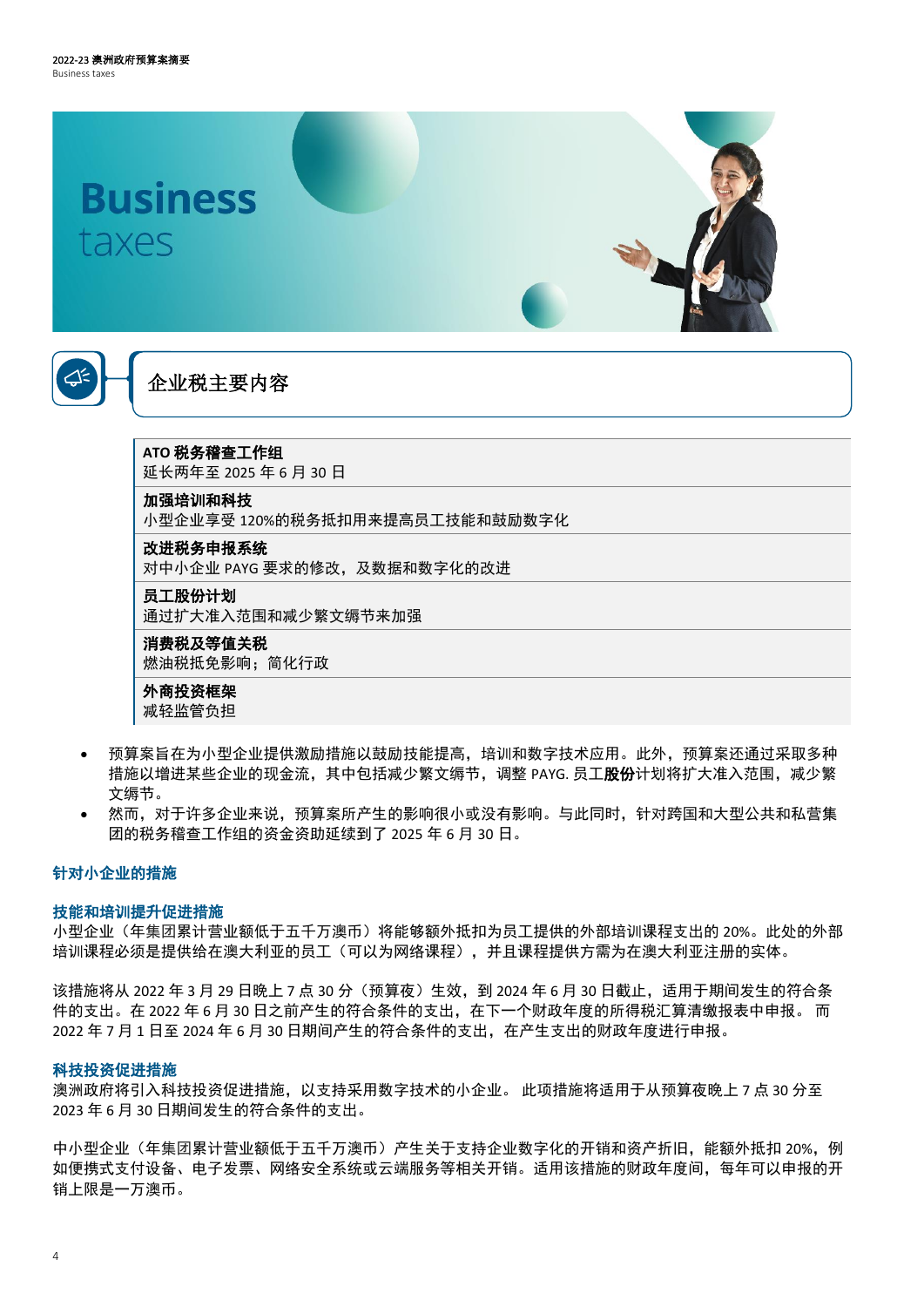2022 年 6 月 30 日之前产生的符合条件的支出将在下一个财政年度的所得税汇算清缴报表中申报。而 2022 年 7 月 1 日 至 2023 年 6 月 30 日期间产生的符合条件的支出在支出发生的财政年度申报。 这项措施与政府从 2022 年初开始,对 引入企业电子发票和将企业步入数字经济进行的广泛的研讨的举措一致。

#### 员工股票激励计划 (**ESS**)

政府将扩大员工股票激励计划的适用范围,并进一步减少繁文缛节,以便各级员工可以直接分享在他们的贡献下产生 的业务增长。

如果非上市公司雇主向员工提出更优厚的股票激励计划,参与者最多可以投资:

- 每位参与者每年三万澳币,最长五年的不行使期权,加上 70% 的股息和现金红利; 或者
- 任何金额,如果这将使他们能够立即通过公司的计划出售或上市来出售其购买的权益以获取利润。

以上政策是对 2015 年政府针对简化员工股票激励计划税收和估值方法(针对某些非上市公司)相关研讨的延申。当 时被未提及ASIC 和《公司法》中相关的监管要求,在联邦预算中补充了更多的细节。

#### 扩大税务稽查工作组

政府将在 2023-24 和 2024-25 财政年度向澳洲税务局提供超过 6.5 亿澳元的资金,以将税务稽查的部门运作延长两年 至 2025 年 6 月 30 日。这项措施预计增加 21 亿澳元的税收收入 。

#### 影子经济**——**加强澳大利亚商业注册系统

政府将把在 2019-20 年联邦预算中宣布的"黑色经济——加强澳大利亚商业注册(ABN)系统"相关措施推迟 12 个月, 以协助与澳大利亚商业登记服务 (ABRS)进行整合。

2019-20 年联邦预算中宣布的措施旨在要求 ABN 持有人:

- 如有所得税申报义务,从 2021 年 7 月 1 日起,需要递交所得税汇算清缴申报表
- 自 2022 年 7 月 1 日起,每年核对其在 ABN 登记系统中详细信息的准确性



**Mark Hadassin Business Tax Services**



**David Watkins Tax Policy and Insights**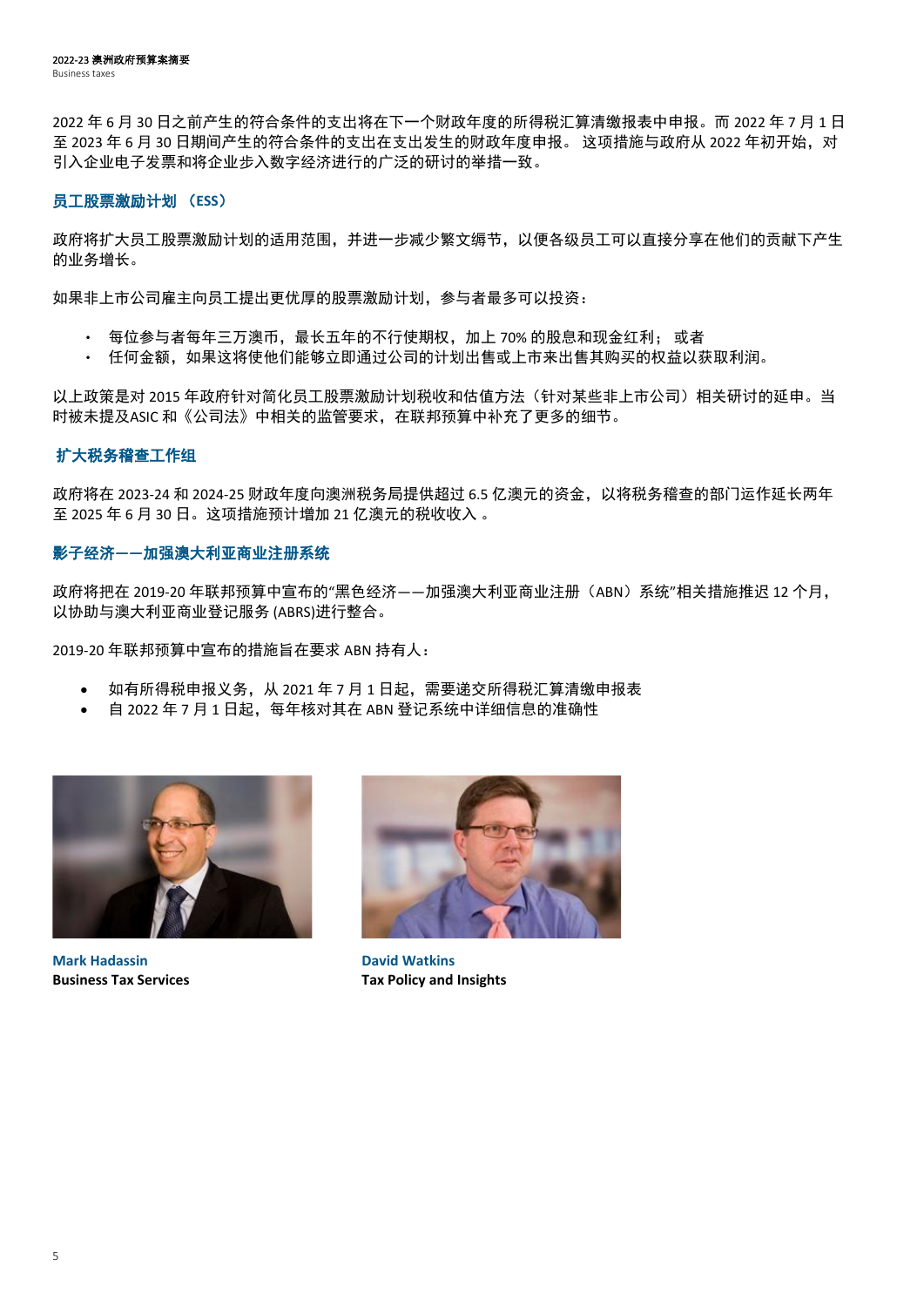# <span id="page-6-0"></span>**Innovation &** digital transformation





## 创新以及数字化转型主要内容

#### 延长拟议的专利箱制度

[Innovation & digital transformation](#page-6-0)

从 2023 年 7 月 1 日起, 适用于农业和低排放技术领域。

经济加速、大学商业化行动计划和指定区域加速计划 针对提高大学合作和商业化、关键基础设施和指定区域中心计划,投入大量资金。

**99** 亿澳元的预算,以增强澳大利亚的网络和情报能力

未来十年创造 1,900 个新工作岗位

从 **2021-22** 年开始的六年内,投入 **13** 亿澳元用于改善偏远地区的通信与电信服务。 这是对 2021 年偏远地区电信审查报告回应的一部分。

从 **2022-23** 年起的四年内投入 **1.3** 亿澳元,用于持续实施数字经济战略 力争让澳大利亚在 2030 年成为排名前十的数据和数字经济体。

税务委员会对数字资产和交易的税务处理进行审查

报告截止日期为 2022 年 12 月 31 日。

自 2023 年 7 月 1 日起生效,将拟议的新专利箱制度扩大到低排放技术部门和农业部门。同时,澳大利亚政府还将对 各地区提供大量的政府资金,用于改善大学合作和研究商业化、关键基础设施和其他关键行业,其中一些政策之前已 经宣布。

从数字化的角度来看,政府还宣布了其他一些关键举措,例如在"科技投资促进措施"(Technology Investment Boost) 下,数字化投资的成本可以 获得 120% 税前抵扣。此外,通过"技能和培训促进措施"(Skills and Training Boost), 外部 培训的成本可以减少 20%。 这些扶持政策将帮助中小型企业向数字化运营过渡。

在数字基础设施建设方面,政府将从 2021-22 年开始的六年内提供 13 亿澳元用于改善偏远地区域通讯与电信,并从 2022-23 年开始的四年内额外提供 1.3 亿澳元,以继续实施数字经济战略。

#### 德勤评论

将专利箱制度扩展到农业和低排放技术部门是非常受欢迎的,它将为这些关键部门提供重要机 会。德勤期待就这一重要的新发展与政府继续进行磋商。由于最初的专利箱和数字游戏税务抵免 (DGTO) 立法尚未颁布,无论即将举行的选举结果如何,希望这些措施在下一届议会中得到优先考 虑。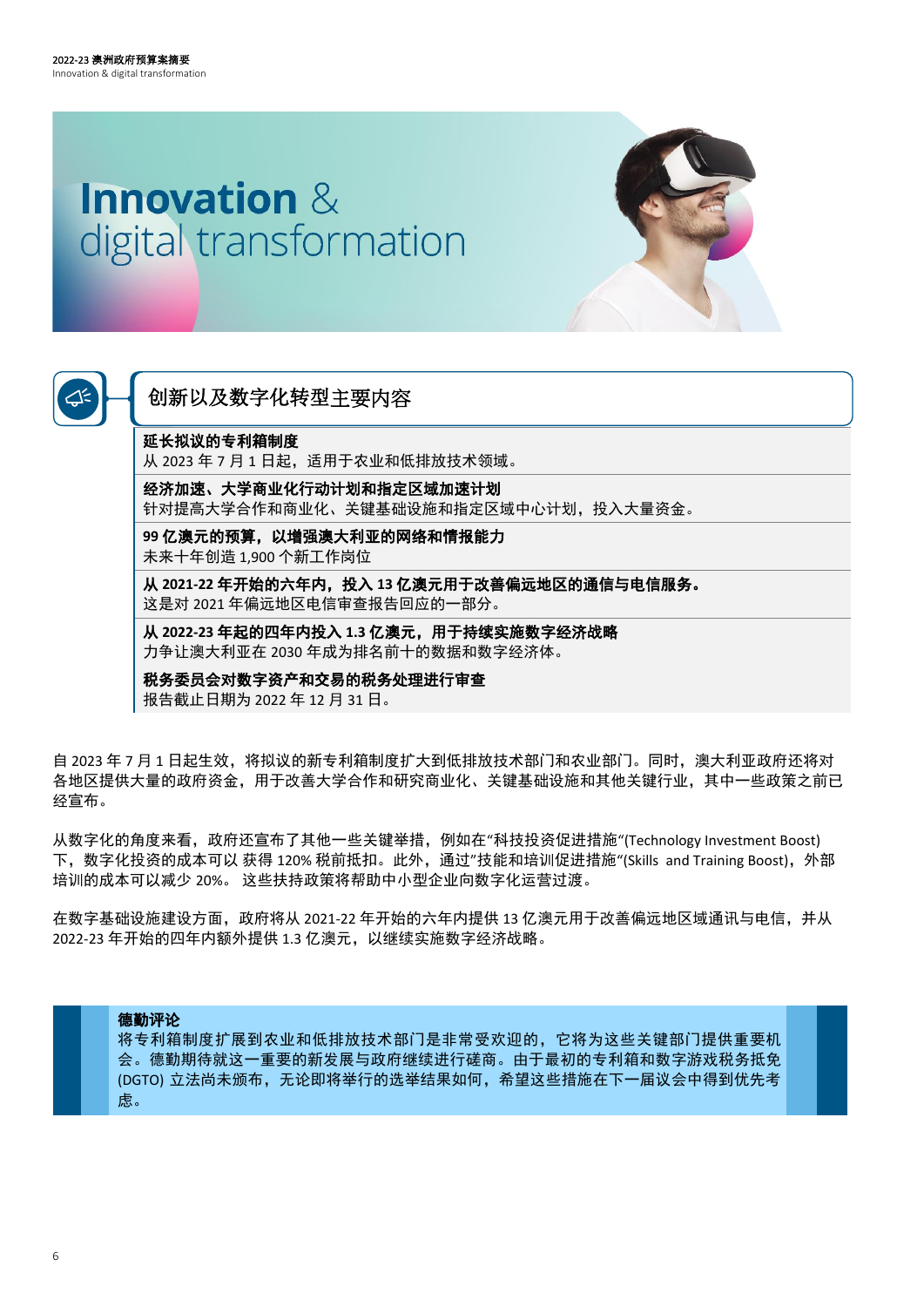#### 德勤评论

技术投资促进措施认识到数字投资对于提高中小型企业收入的重要性。德勤 2019 年的一项研究发 现,数字化先进的中小企业,其年收入比其他企业高出 28%。这项措施不仅涵盖资本支出,并考 虑到了企业会将越来越多的 IT 预算用于类似于云计算的"服务"项目。这项措施虽然只是适度的经 济激励措施(花费 10 万澳元可获得 5 千澳元的收益), 但它在小企业中将非常受欢迎, 因为几乎 所有企业都可以申请。同时,由于技能和培训扶持可以支持并提高中小型企业的能力,因此也是 一项受欢迎的措施。从 2021-22 年开始,在 6 年内为改善偏远区域电信服务提供 13 亿澳元的资 金,将为解决澳大利亚偏远地区在电信接入方面面临的数字鸿沟方面发挥重要作用。在由澳大利 亚移动电信协会委托的 2022 年度德勤经济学报告 "5G Unleashed "中,德勤也建议政府增加对区域 电信基础设施的投资。



**Greg Pratt Global Investment and Innovation Incentives (Gi ³)**



**Cecilia Hill Digital Transformation**



**John O'Mahoney Digital Transformation**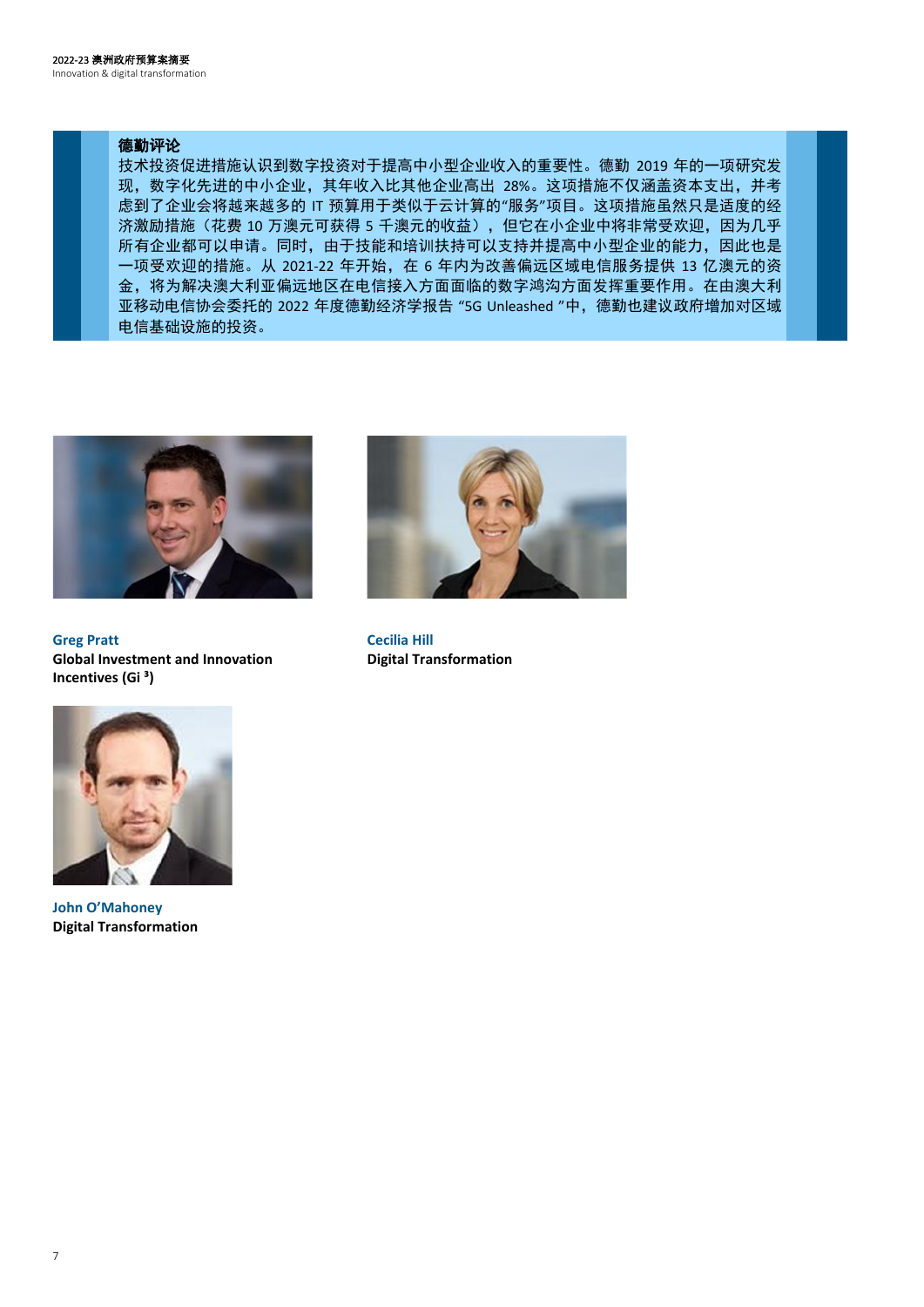<span id="page-8-0"></span>



## 劳动力问题主要内容

#### 学徒奖励

在五年内投入 13 亿澳元,用于引入新的澳大利亚学徒激励制度,并延长推动学徒启动项目和完成学徒 启动项目的工资补贴。

#### 国家技能改革

六年内投资 37 亿澳元,为国家技能改革奠定基础,支持新增 800,000 个培训名额,以确保企业获得所需 的技术工人。

#### 激励小企业对员工进行再培训或提高技能

将引入税收优惠 – 详见企业税部分

#### **20** 亿澳元的偏远地区加速器计划

投资于澳大利亚偏远地区的技能、教育基础设施、出口市场开发和供应链弹性。

#### 国防劳动力扩张

380 亿澳元用于扩大我们的国防劳动力规模,并对澳大利亚的进攻性和防御性网络能力进行为期十年、 99 亿澳元的新投资。

澳大利亚劳动力陷入困境。接近历史最低事业率、高参与率、工资增长停滞和劳动力技能低迷导致 63% 的雇主无法 找到具备所需技能的工人。作为回应,2022-23 年联邦预算为澳大利亚人的技能提升和再培训提供了大量投资和激励 措施。

虽然澳大利亚仍然是生活质量优越的国家,但一些关于生产力的挑战性关键问题仍然存在,例如多样性、平等和包 容、气候变化以及我们原住民人民的发展。

接下来的五个财政预算将塑造未来的五十年。我们已经进入了数字社会中的"现代化工作"时代,但要抓住"现代话工 作"承诺的机会,需要提高就业能力所需的当代劳动力政策、环境和新技能;每个工作、每个人、每个职业和每个行 业都已经在转型。实现造船、澳大利亚航天工业和绿色经济等国家建设举措的潜力取决于我们优化"现代化工作"的能 力。

为了充分把握这个机会,近期应该优先考虑"重振商业"并加速工作的重新设计和劳动力过渡。这取决于通过移民增加 劳动力规模,以及通过提高教育系统的有效性和持续投资来对每个人和职业进行预技能培训、再培训、技能培训和技 能提升,还有更多可以改进的方面。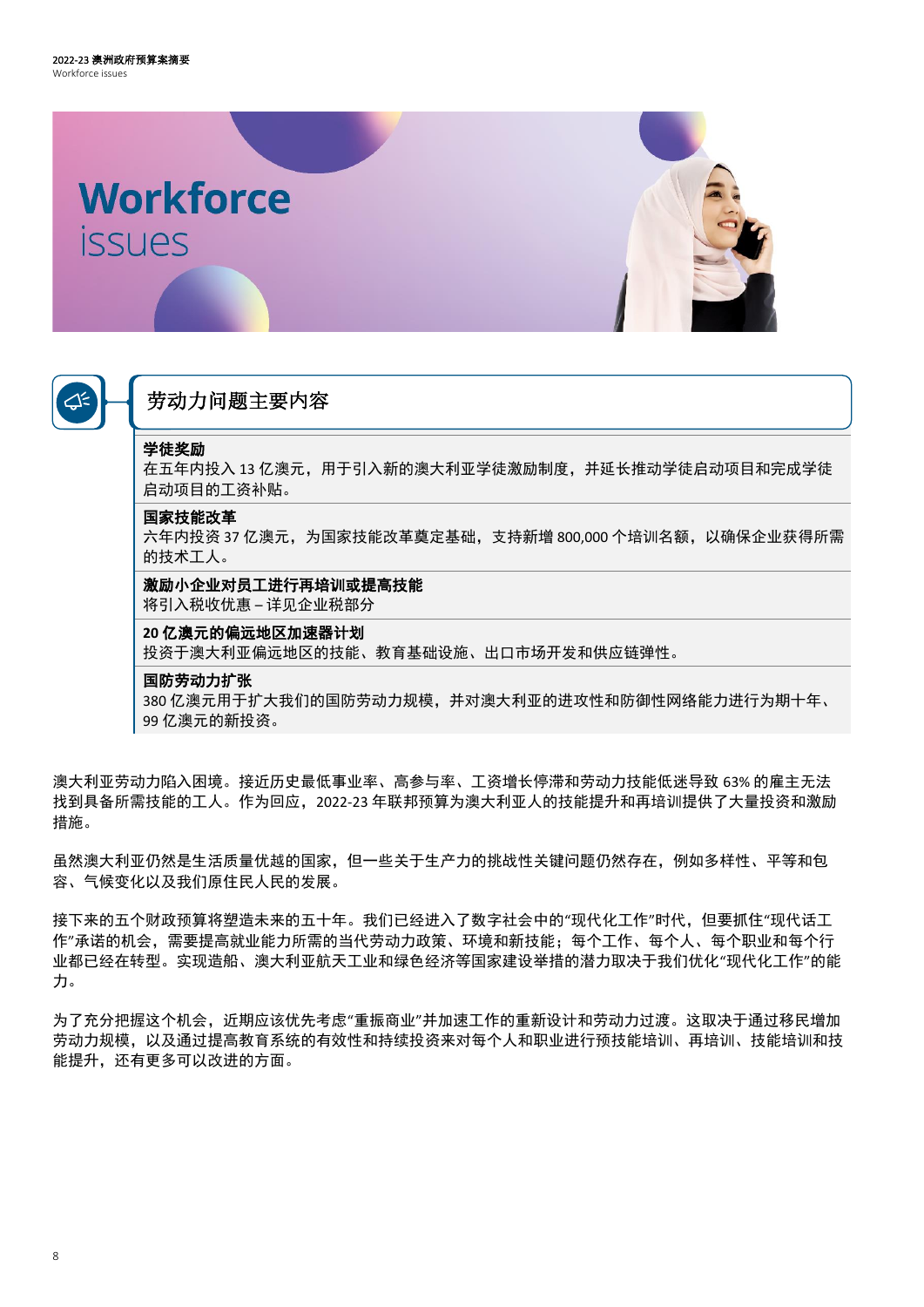#### 移民 **–** 重新开放边境以鼓励技术移民并解决劳动力短缺问题

政府于 2021 年 11 月 1 日开始分阶段重新开放国境,旨在解决劳动力短缺问题并支持旅游业。自此日期以来,已有超 过一百万人进入澳大利亚,其中包括超过 13 万国际学生、19 万游客、7 万技术移民和 1 万打工度假者。继在截至 2021 年 6 月 30 日的年度净海外移民人数为 89,900 人,预计截至 2022 年 6 月 30 日的年度净海外移民人数为为 41,000 人之后,这次开放边境带来的海外移民对澳大利亚至关重要。

因此,政府将 2022-23 年的永居移民计划规划水平维持在 160,000 人。技术移民将占永居移民计划的约 70%,力求使 该计划的效益最大化。此外,政府正在将原 2021-22 年移民计划中的 10,000 个名额重新分配给技能类别的移民,从而 将技能移民的上限提高到 89,600 。这种重新分配将通过增加技术类签证持有人的名额来进一步支持经济复苏。



**Cameron Pitt Workforce issues**



**Colette Rogers Education and Training**



**Fiona Webb Immigration**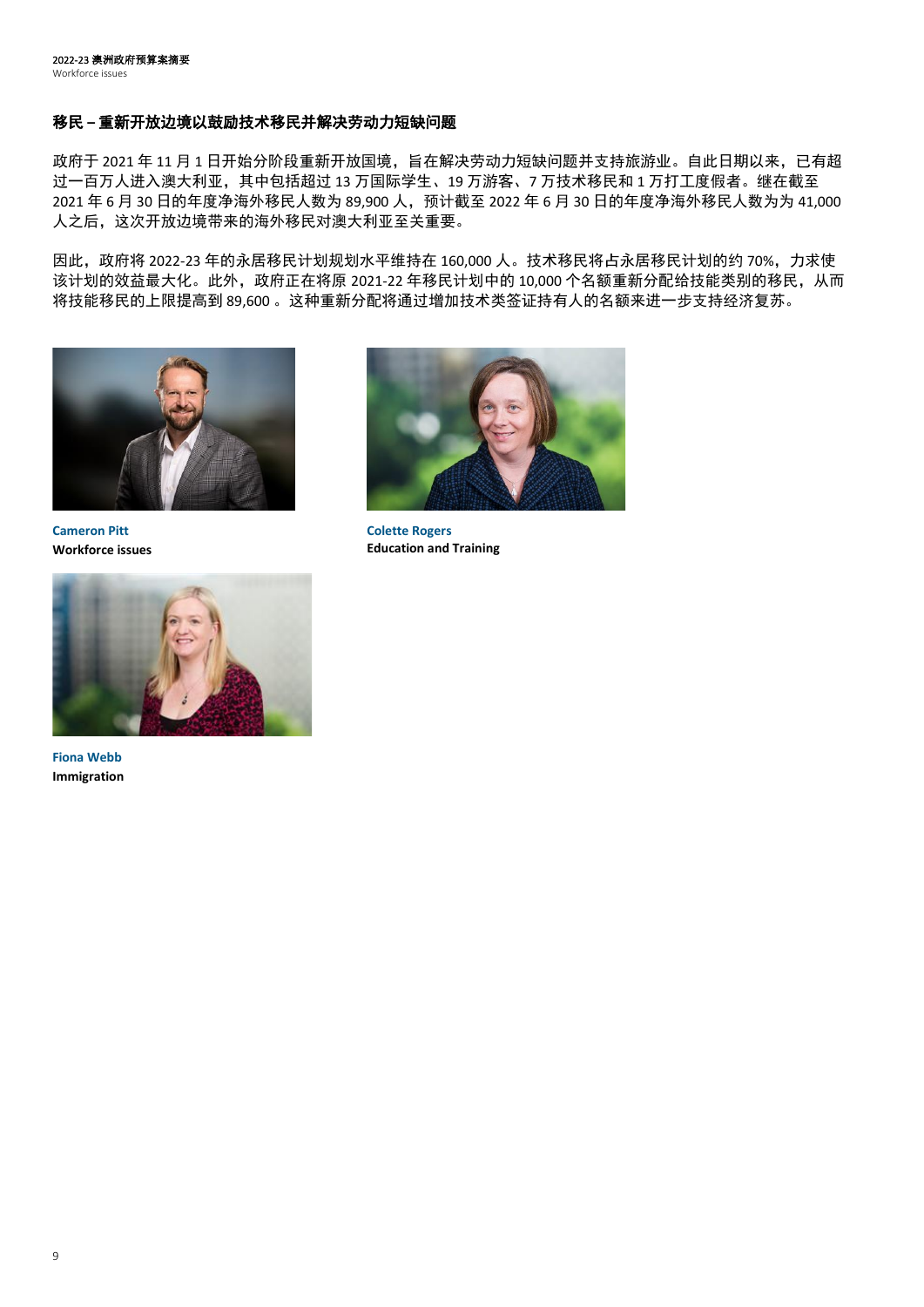

# 获取更多资讯,请联系:

#### 澳大利亚 墨尔本

**Vera Ou-Young** (李玉凤) 合伙人 电话:+61 3 9671 5679 电子邮件:[vou-young@deloitte.com.au](mailto:vou-young@deloitte.com.au)

#### 澳大利亚 墨尔本

**Siew Yong Leong**(梁秀容) 合伙人 电话:+61 3 9671 7937 电子邮件:[sileong@deloitte.com.au](mailto:sileong@deloitte.com.au)

#### 澳大利亚 悉尼

**Maggie Liu** (刘洋) 合伙人 电话: +61 2 9322 3677 电子邮件:[maliu@deloitte.com.au](mailto:maliu@deloitte.com.au)

#### 澳大利亚 悉尼

**Mike Song**(宋建功) 业务总监 电话:+61 2 8260 4880 电子邮件:[mikesong@deloitte.com.au](mailto:mikesong@deloitte.com.au)